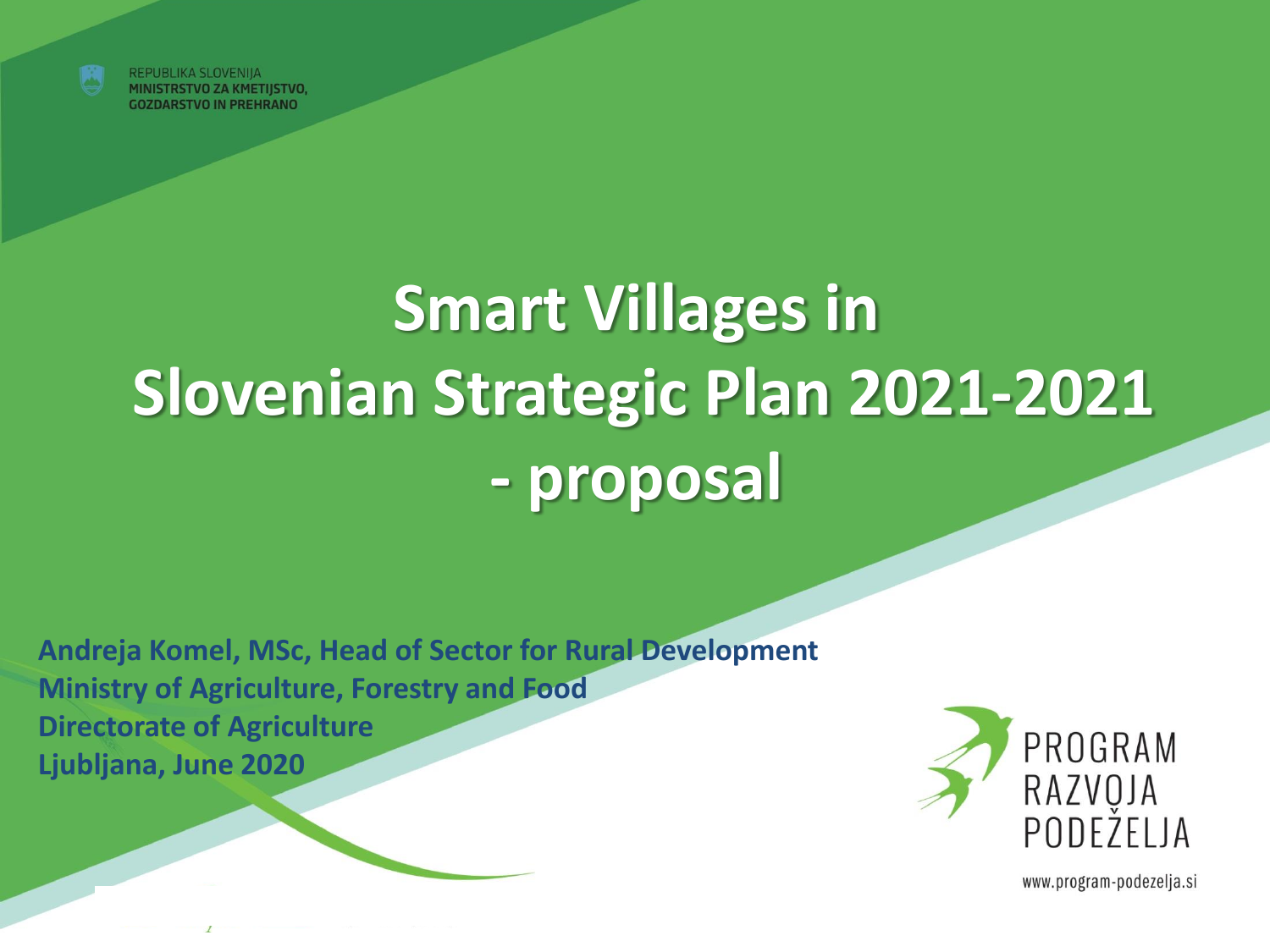# **Smart Villages in current SI RDP 2014-2020**

- no special measure/support for »Smart Villages« in this period
- existing **»smart« solutions** are implemented:
	- within the Measure 19 **LEADER approach,**
	- within Measure 16 **Cooperation,**
	- **National Rural Network** (platform for SV: https://www.program[podezelja.si/sl/podezelje-prihodnosti-pametne-vasi\)](https://www.program-podezelja.si/sl/podezelje-prihodnosti-pametne-vasi)
- A **proposal for 2021-2027** bases on:
	- The National Strategy for Agriculture "Our food, countryside and natural resources since 2021" has already been adopted.
	- **SWOT analysis** for specific objective 8
	- Online **Survey** Smart villages (May 2020)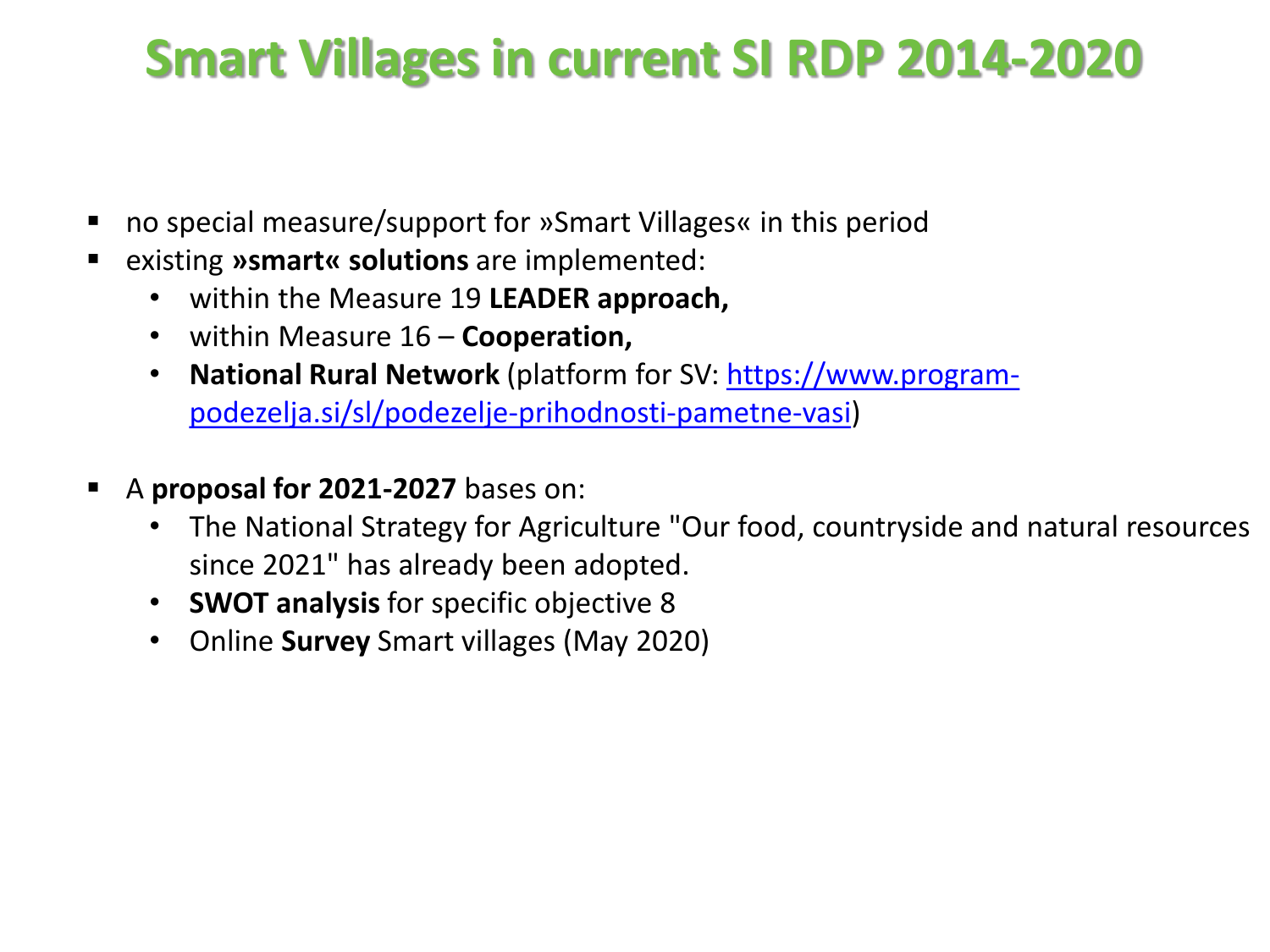# **Proposal for Smart Villages in Strategic Plan 2021-2027 1**

#### **Needs and opportunities in Slovenia rural areas:**

- **1. Integrated rural development, village renewal;**
- 2. short supply chains, supply with agricultural and other local products;
- 3. social innovation;
- 4. cooperation on all levels;
- 5. tourism, heritage, quality of life;
- 6 "Smart" agriculture, self-sufficiency with food.

#### **Scale:**

a village, a group of settlements, or municipality, group of municipality

#### **Criteria for smart:**

- Smart solutions: digitalisations (platforms in tourism, mobilisation, education, agriculture; heritage preservation, …), innovations (social, technological solutions, …), infrastructure (basic, social, technical,…);
- Developing areas, some basic infrastructure ;
- Cooperation, networking, partnership of different sectors,
- Common public interest,
- Existing idea, solution, action plan of area to become more developed ("smarter")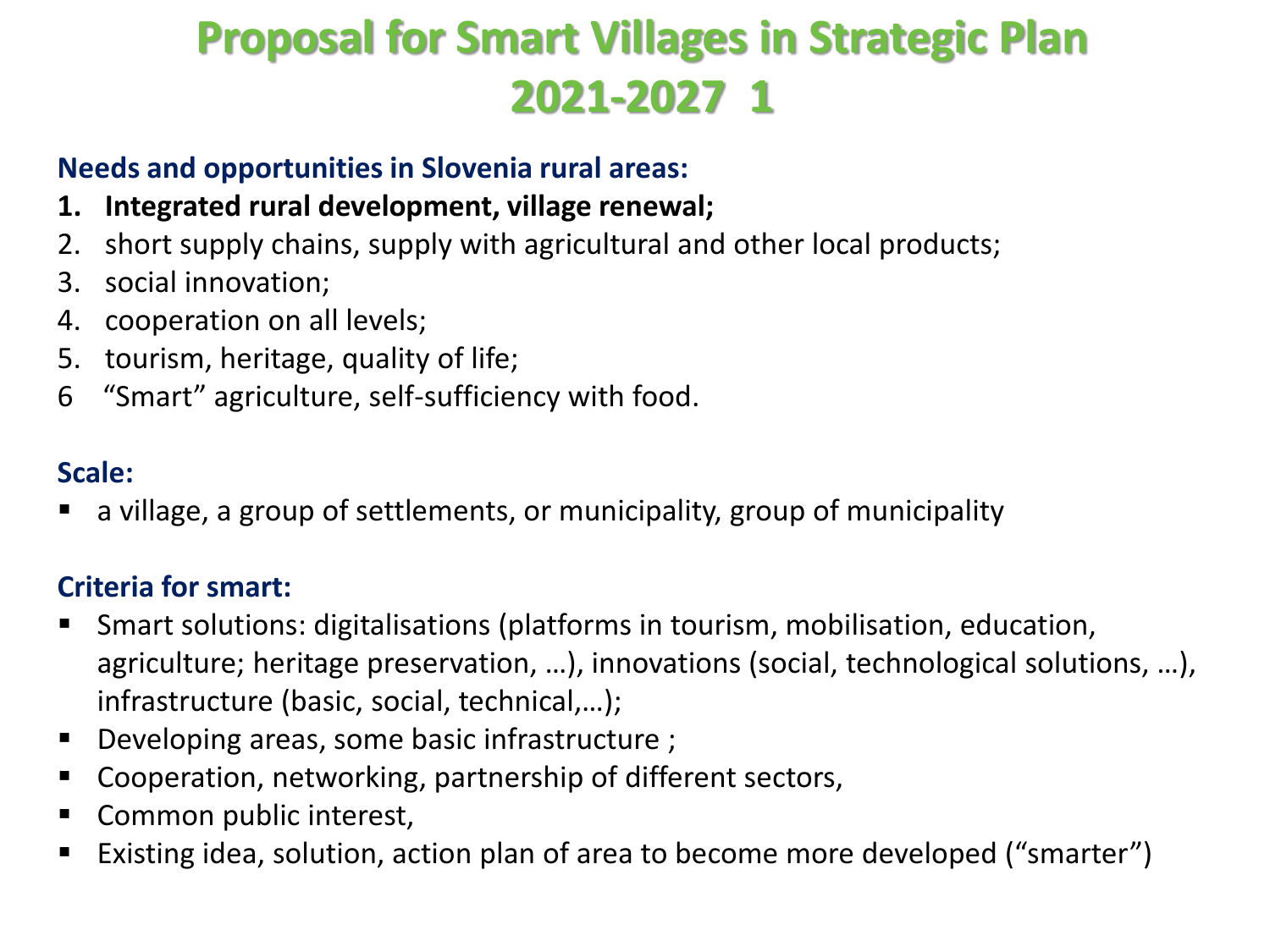### **Proposal for Smart Villages in Strategic Plan 2021-2027 2**

#### **Added value**

- Spatially connected area;
- Partnership;
- Common public interest,
- Innovative characteristics;
- Area with a local support, ideas and inspiration to become a "Smart Village", area open to knowledge exchange and cooperation;
- digital solutions, innovations (social, technological).

**Complement with other RDP measures – support for SV would resolve needs for integrated rural development.**

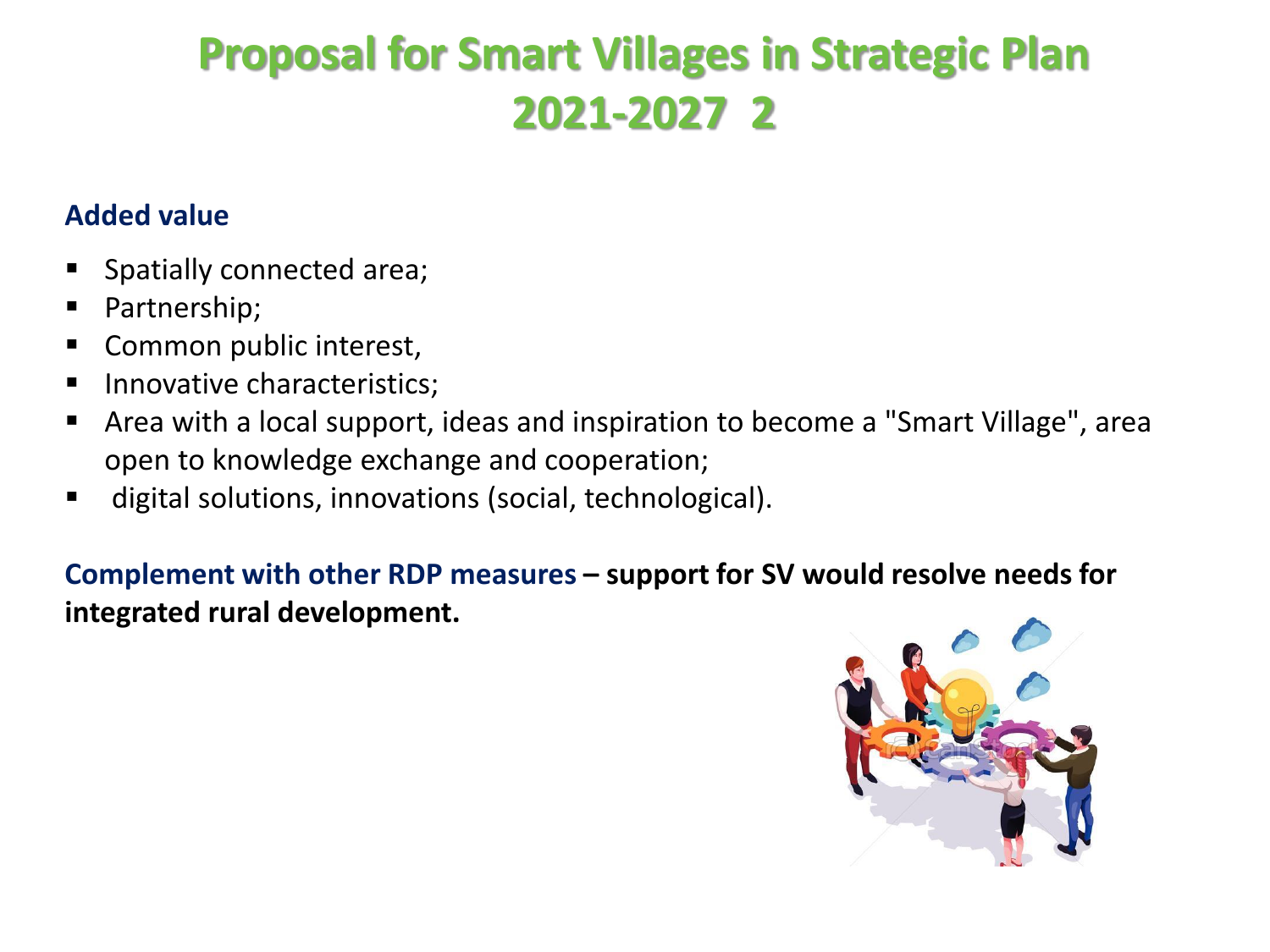# **Proposal for Smart Villages in Strategic Plan 2021-2027 - Intervention 1**

#### **Support for Smart Villages in SI Strategic Plan -** *Ideas*

- **1. Intervention LEADER**
- **2. Intervention - Smart villages / Village renewal and development**
- **3. Other interventions in SP??**
- **3. National rural network**

|                       | <b>Intervention LEADER</b>                                                                                 | <b>Intervention Village renewal and</b><br>development of Smart villages??                                       |
|-----------------------|------------------------------------------------------------------------------------------------------------|------------------------------------------------------------------------------------------------------------------|
| <b>Beneficiaries</b>  | LAGs, natural persons and legal<br>entities in rural areas                                                 | Municipalities, development<br>agencies,                                                                         |
| <b>Eligible costs</b> | Preparatory, costs of labour, material,<br>investments, cooperation, services and<br>in-kind contributions | Preparatory (part of projects), costs<br>of labour, material, investments,<br>services and in-kind contributions |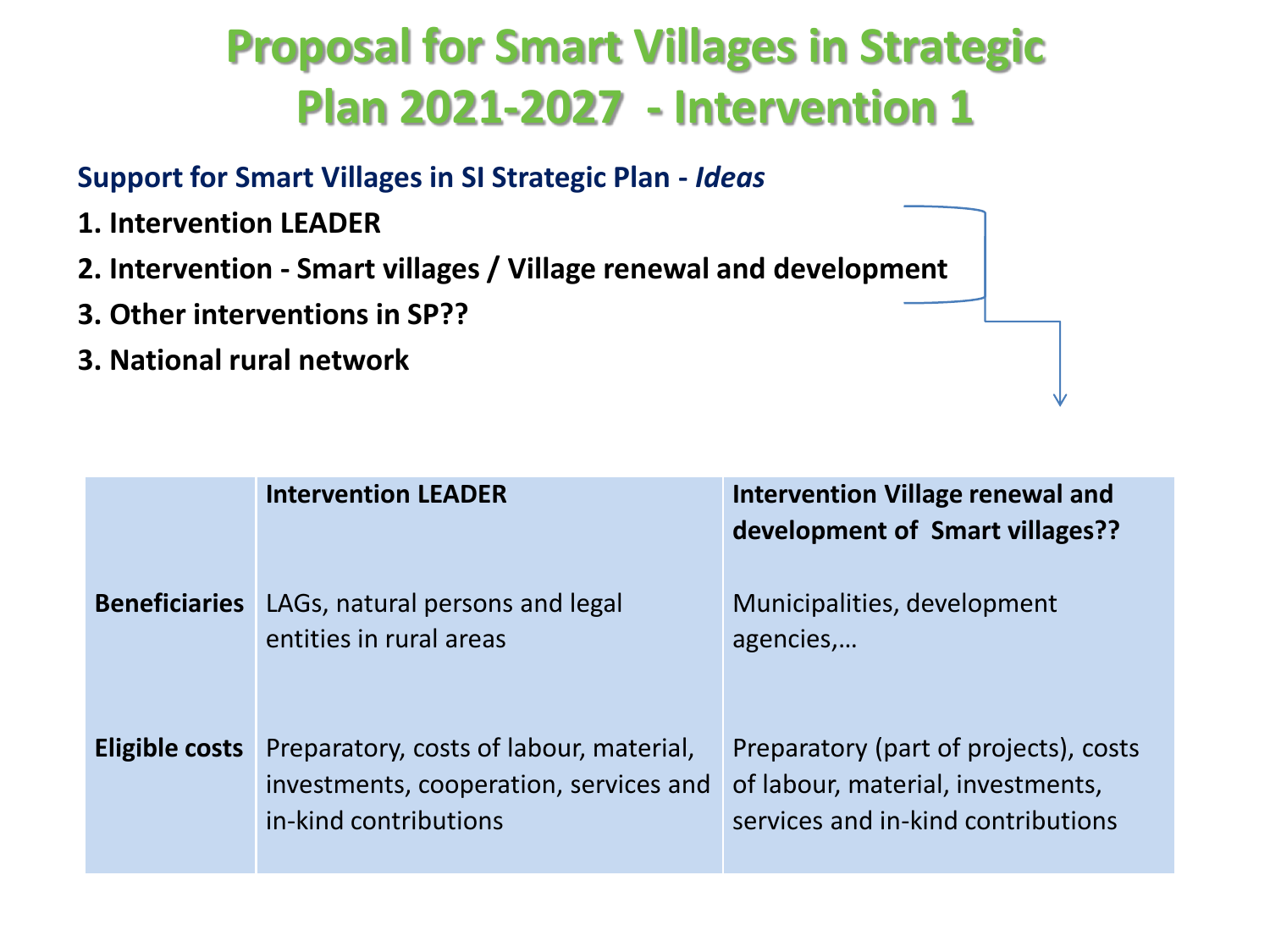# **Proposal for Smart Villages in Strategic Plan 2021-2027 - Intervention 2**

|                                                    | <b>Intervention LEADER</b>                                                                                                                                                                                                                                       | <b>Intervention Village renewal and</b><br>development of Smart villages??                                                                                                                                                                         |
|----------------------------------------------------|------------------------------------------------------------------------------------------------------------------------------------------------------------------------------------------------------------------------------------------------------------------|----------------------------------------------------------------------------------------------------------------------------------------------------------------------------------------------------------------------------------------------------|
| <b>Conditions</b><br>for<br>eligibility            | Spatially connected area (village,<br>municipality area, ) within LAG,<br>smart solutions                                                                                                                                                                        | Spatially connected area in<br>municipality, smart solutions                                                                                                                                                                                       |
| <b>Smart</b><br><b>Villages</b><br><b>Strategy</b> | LAG Local development strategy (LDS)<br>(Action for Smart Villages is part of<br>LDS if LAG decide to integrate it $\rightarrow$ a<br>mandatory indicator for Smart Villages<br>$\rightarrow$ higher financial framework for<br>operation in this case           | SV Strategy, Action plan, development<br>plan of municipality<br>$\rightarrow$ Indicator for Smart Villages                                                                                                                                        |
| <b>Criteria for</b><br>SV project<br>selection     | SV projects could be selected in LAG<br>call for operations.<br>Criteria: -partnership, smart solutions,<br>digitalisations, innovations (social,<br>technological), infrastructure<br>- LAG may define in LDS additional<br>specific criteria for the operation | Proposal: The MA prepares a public<br>call<br>Criteria:<br>-area (larger area, more villages<br>covered by SV Strategy – more points)<br>-partnership, smart solutions,<br>digitalisations, innovations (social,<br>technological), infrastructure |